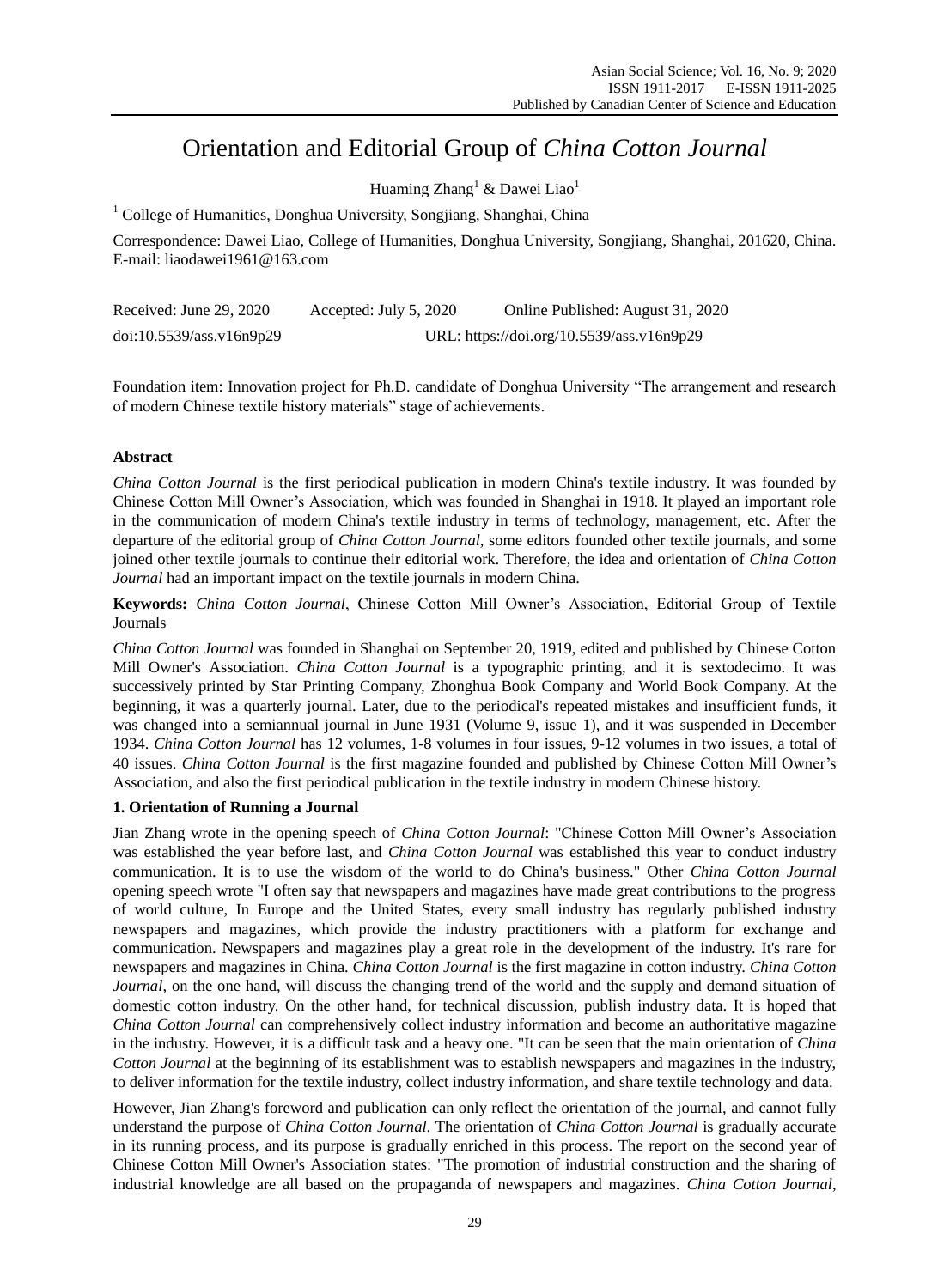edited by Chinese Cotton Mill Owner's Association, aims to popularize industry knowledge. "The purpose of running the journal here is to advocate industrial construction and share industrial knowledge". This goal is understood in two levels. "Advocate industrial construction" means to advocate industrial ideas in the whole society, which has gone beyond the scope of the textile industry and has a broader scope. This level is mainly aimed at the impact on the public. On the one hand, "sharing industry knowledge" is to carry out technical communication within the industry. On the other hand, it is to let the public understand the textile industry. These two aims are to further improve the influence of journals. This level is more about the impact on the industry. These two points further enrich the purpose of *China Cotton Journal*.

The editor of *China Cotton Journal* discussed the positioning of *China Cotton Journal* in volume 7, issue 3, "*China Cotton Journal* is the only publication in China's textile industry, and also the main speech position of practitioners in China's textile industry. Therefore, the development of *China Cotton Journal* depends on the supervision and help of industry practitioners. China's national textile industry plays an important role, but the situation is very difficult. Only when the industry practitioners are united and self-improvement, can the industry develop. Only the careful study of working technology and factory management can make the whole industry develop smoothly. Once there are relevant research results, they should be published in newspapers and shared with industry practitioners. Only in this way can we achieve the purpose of communication within the industry. Therefore, the theories and academic working methods related to textile dyeing, factory management and labor issues, as well as various surveys and statistics are all the contents that *China Cotton Journal* hopes to publish, and the journalists of *China Cotton Journal* hope that the industry practitioners will actively contribute to this journal. "This further clarifies that *China Cotton Journal* is a speech organ for people in the textile industry to exchange textile dyeing theory, academic working methods, factory management and operation methods, and various surveys and statistics. This discussion enables us to better understand the positioning of *China Cotton Journal*, and also more accurately explain the positioning of *China Cotton Journal* on a certain level.

Generally speaking, on the basis of building a good communication platform for the textile industry, it is *China Cotton Journal*'s gradually clear positioning and goal of running the journal to make the public understand the industrial thought and understand the textile industry. This requires that *China Cotton Journal* not only has theoretical articles that can be understood by the general public, but also has discussions on the frontier of professional technology. This orientation and goal is obviously too high for *China Cotton Journal*, which has a more and more professional tendency in the process of running a journal. From the memory of Guanyi Qian, editor of *China Cotton Journal*, we know that the publication of *China Cotton Journal* was drafted by Guanyi Qian and Zemin Zhang, that is to say, from the beginning, the positioning of *China Cotton Journal* was closely related to the editorial group of *China Cotton Journal*. Analysis and understanding of the editing group can better understand the positioning and development goals of the journal, and also can more clearly understand the reasons for the increasing specialization of the journal in the process of running the journal.

#### **2.** *China Cotton Journal* **Editorial Group**

*China Cotton Journal* does not explicitly mention specific editors, but generally indicates that *China Cotton Journal* is edited and published by Chinese Cotton Miller Owner's Association. Later, *China Cotton Journal* mentioned that *China Cotton Journal* is edited by Chinese Cotton Miller Owner's Association, but the specific staff in the editorial department did not specify. But based on Qian Guanyi's recollection of *China Cotton Journal* and related articles in *China Cotton Journal*, we can roughly sort out the editing group of *China Cotton Journal*. As mentioned before, "Zhang Zemin asked for manuscripts from all sides, Zhuhou Ye asked for advertisements from various foreign banks, and I worked as an editor, proofreader and all the rest in-house." That is to say, the editorial department of *China Cotton Journal* includes Zhang Zemin, Zhuhou Ye and Guanyi Qian. Guanyi Qian also recalled: "the textile expert has been invited to be the editor in chief. I am still busy with the help from the side, but because the editor in chief has changed many times, initially for Fuzhou Lu, after the Botao Li, Yingshu Yan, Yucheng Luo, recently published for Xinqi Wu, therefore it cannot be published. The belief in the outside world gradually declined, and I focused on the academic writing for the content of *China Cotton Journal* (published every three months, and it has to be postponed every time, so it can't contain the materials with time.) Another kind of *Textile News* was created to supplement *China Cotton Journal.*"It can be seen that the editorial department of *China Cotton Journal* also includes Lu Fuzhou, Botao Li, Yingshu Yan, Lu Yucheng and Xinqi Wu. In addition, the first issue of the seventh volume of *China Cotton Journal* "editorial room" published the reasons for the wrong issue of *China Cotton Journal*: "this journal is from Yingshu Yan went to work in other organizations. After leaving the editing room, the editing work of the newspaper stopped. The reporter planned to work overtime in advance, thinking that this could make the periodical published earlier, so as to make up for some time, but still failed to achieve the goal. Since then, we will do our best and work hard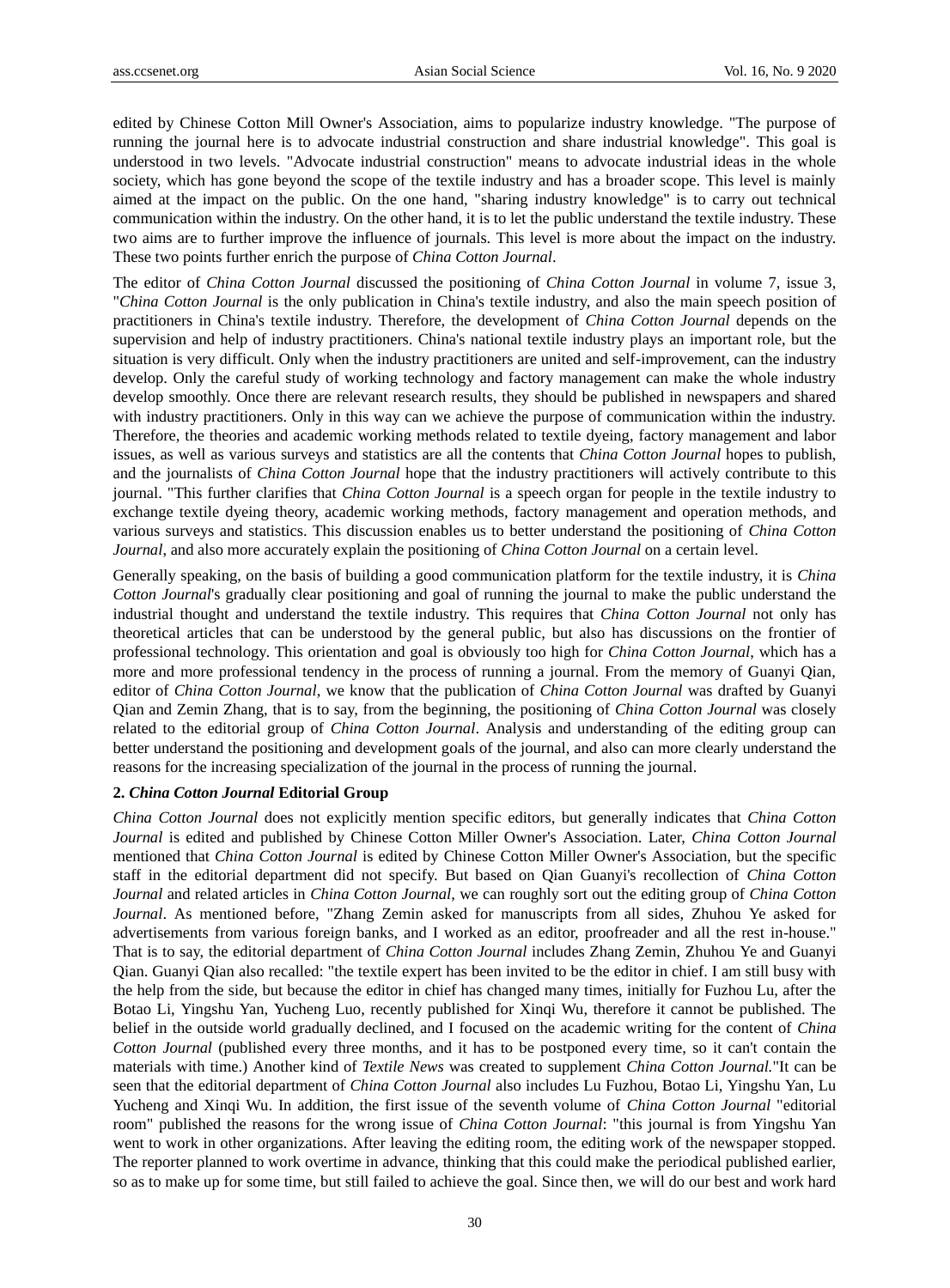for the development of the journal and the industry. I hope that readers can help us to work together for better development of the industry. (Bingying Luo) "That is to say, Yingshu Yan and Bingying Luo were members of the editorial department. Yan Yingshu left the editorial department of *China Cotton Journal* in 1927. After investigation, it was found that the word "Bingying" also mesns "Yucheng", and that Bingying Luo and Yucheng Luo were actually the same person. In the proposal of the board meeting of Chinese Cotton Mill Owner's Association on October 15, 1920, "employment of Nagoya high tech textile graduates Mr.Wang Compile *China Cotton Journal* with a monthly salary of about 50 yuan." One case, may Nagoya textile college graduate Mr.Wang was hired as an editor with a monthly salary of about 50 yuan. Mr.Wang can't be verified, but the salary of the editor of *China Cotton Journal* can be roughly understood through this proposal.

Therefore, the editing group of *China Cotton Journal* is basically known, that is,Zemin Zhang, Zhuhou Ye, Guanyi Qian,Fuzhou Lu, Botao Li, Yingshu Yan, Yucheng Lu, Xinqi Wu, etc. According to the verification and comparison of literature, the basic resume of editing group can be basically restored.

Zemin Zhang is Yi Zhang. Yi Zhang (1885-1946) was born in Zhenjiang, Jiangsu Province. In his youth, he lived in Anqing's uncle's home and studied. In 1901, he was a scholar in the middle of the Qing Dynasty, and then moved to Shanghai for further study. In 1909, he graduated from Fudan University. After graduation, he taught in Hankou higher business school, worked as a compiler in the Commercial Press, and translated geometry. He joined Nanshe in 1911. In 1912, in order to help Fudan to go rebuild school, wrote to Sun Yat-sen jointly. He was appointed Director General of Chinese Cotton Mill Owner's Association and presided over the daily work.

Zhuhou Ye means Yuanding Ye (y.t.yeh), (1891 -?) born in Zhenhai, Zhejiang Province, Bachelor of University of Nanking and master of Georgia University. He used to be a cotton planting officer of Chinese Cotton Mill Owner's Association, and was funded by the Chinese Cotton Mill Owner's Association to study the cotton industry in the United States. After returning to China, he served as professor of agricultural science and director of cotton extension in agricultural science of National Southeast University. Executive director of China Cotton Industry Economic Research Association, director and technical director of crop inspection group of Shanghai Commodity Inspection Bureau of the Ministry of industry, deputy director of the Central Cotton adulterated and banned Institute, director and consultant of the mining and Transportation Department of the gauze Management Committee, and technical member of the cotton industry control committee. He is the author of *cotton plant diseases and insect pests*, *agronomic chemistry*, *cotton plant species test*, etc.

Guanyi Qian (1897-1985), formerly known as Chengfu, from Shaoxing, Zhejiang Province. At the age of 17, he joined the editorial department of Zhonghua Book Company as an intern, followed by Zemin Zhang to work in the Chinese cotton Miller's Association. Editor of *China Cotton Journal* and *Textile News.* In 1930, China Textile society was founded. He left the Chinese Cotton Mill Owner's Association and founded textile weekly in his own name in 1931. In 1946, he was appointed by Deputy Secretary General of all-China Federation of cotton textile industry associations. After 1953, he worked in the North Jiangsu cotton textile industry association.

Fuzhou Lu(?-1931), born in Pinghu, Zhejiang Province, he graduated from Tokyo University of Technology, he was the editor of *China Cotton Journal* after returning to China in 1920. He has successively worked in Shanghai Hengfeng textile new Bureau, Wusong Greater China Textile Company, Xiaoshan Tonghui public yarn factory and Nantong Dasheng No.1 Factory.

Botao Li, graduated from Suzhou Industrial School.

Yingshu Yan, from Fenghua, Zhejiang Province, graduated from Tokyo Institute of Technology. He worked in Shanghai new society and the editorial department of *China Cotton Journal*. In 1927, he resigned from the editorial department of *China Cotton Journal*. He reviewed many books, such as *practical dyeing*, *history of China's industry*, *forestry economics*, *Chunhui tang theory*, *middle-class women's home economics textbook*, *rural education and facilities in the United States and horticultural calendar.*

Yucheng Luo, who is a graduate of textile department of Tokyo University of Technology, is Bingying Luo. After returning to China, he served as a technician of Hengfeng mill and editor of *China Cotton Journal*.

Xinqi Wu (1898-1970), other name is Wenwei. Born in zhouquan Town, Chongde County, Zhejiang Province in 1898. He studied in Japan in 1917, graduated from the textile department of Tokyo University of Technology in 1922, and practiced in the Japanese textile factory for one year. After returning to China in 1923, he served as the technical director of Zhejiang industry department. Since then, he has taught in Suzhou industrial special school, Zhejiang industrial special school, Zhejiang University of technology, Shanghai middle school, Jinan University, Shanghai law school, China public school, etc. In 1934, he became secretary and editorial director of Chinese Cotton Mill Owner's Association. When the cotton industry control committee of the National Economic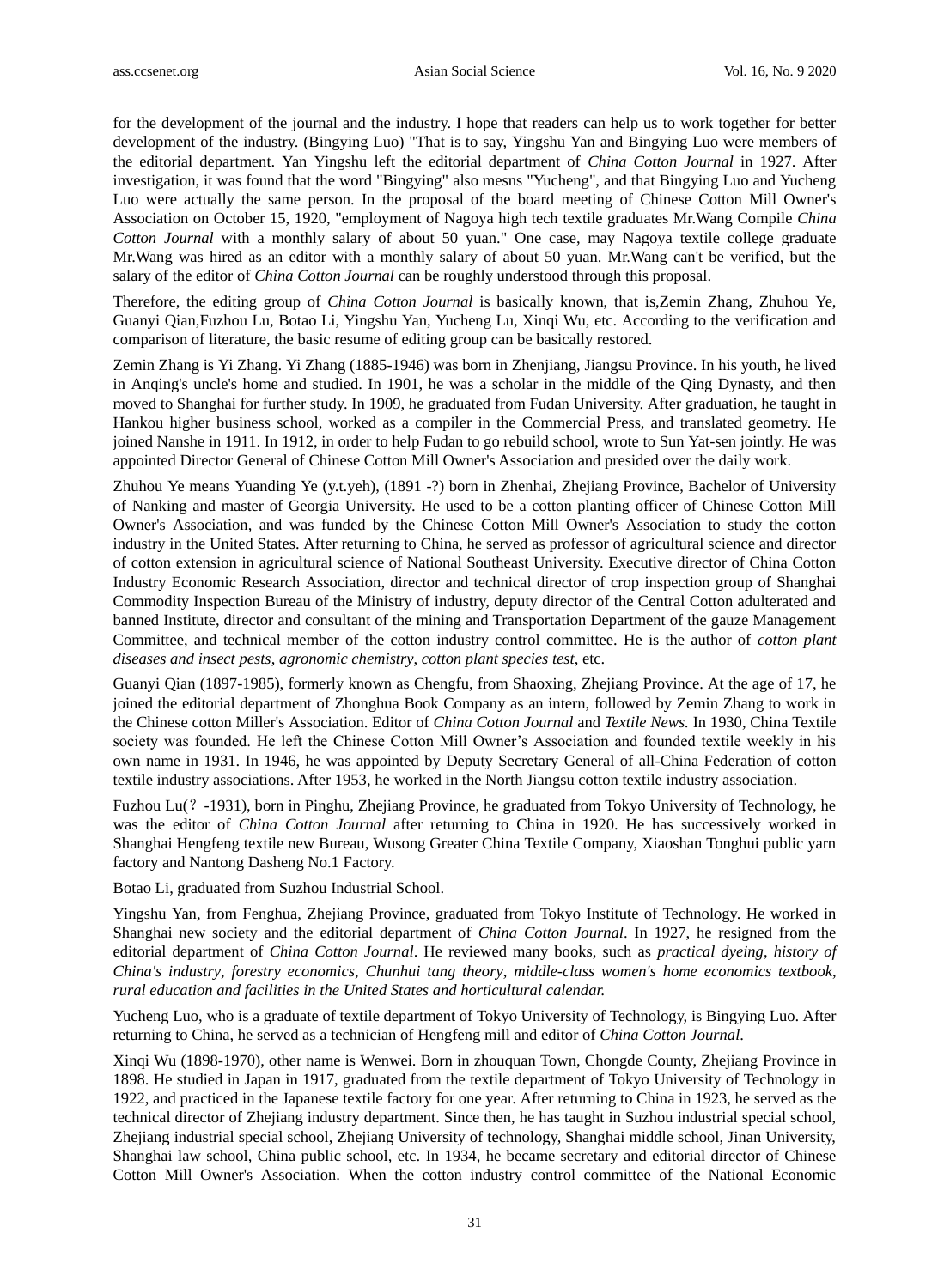Commission was established, it applied to edit the "cotton monthly". He Advocate academic research of textile industry. At the beginning of Anti-Japanese War, he was appointed as the manager of Tianjin Branch of China Cotton Company. After 1942, he transferred to the post of chief of investigation section of Chengfu Company and chairman of Yushan Textile Company to study the postwar revival plan of China's cotton textile industry. In 1946, he was the factory director of Shanghai No.1 Cotton textile factory of China Textile Company and the consultant of Chengfu Company. In 1949, he acted on behalf of China Textile Corporation in Japan for material exchange. After the founding of the People's Republic of China, he has successively served as the director of Shanghai Guomian No.1 and No.6 factories, the chief of compilation section of East China Textile Administration Bureau, the editor in chief of monthly journal of textile construction, and the engineer of Guomian No.13 factory. He joined the China Democratic League in 1956.

In the editorial group, Guanyi Qian followed Zemin Zhang to work in the Chinese Cotton Mill Owner's Association at the beginning of the founding of the association. As a staff member of the Chinese Cotton Mill Owner's Association, Guanyi Qian was mainly responsible for editing, proofreading and all other work. In 1931, Guanyi Qian left the Chinese Cotton Mill Owner's Association, and the *Chinese Cotton Journal* was changed into a semiannual in that year. Guanyi Qian has been in charge of editing and publishing *China Cotton Journal* for a long time since its inception, and has undertaken most of the basic work in the process of editing and publishing *China Cotton Journal*. Zemin Zhang, as the initiator of the Chinese Cotton Mill Owner's Association federation, had been the director general of the Chinese Cotton Mill Owner's Association before the fall of Shanghai, and was responsible for soliciting manuscripts from all aspects in journal editing. In addition to running a magazine, there are many daily affairs of Chinese Cotton Mill Owner's Association. As the director general, his energy cannot be fully focused on running a magazine, but can only be considered. Zhuhou Ye is a cotton industry officer of Chinese Cotton Mill Owner's Association. He is mainly responsible for the cotton industry investigation. He initially solicited advertisements from foreign banks in the editorial department of *China Cotton Journal*, and went to the United States to investigate the cotton industry in 1920. He was in charge of journals for a short time. Therefore, the operation of the editorial department of *China Cotton Journal* is relatively clear. Guanyi Qian is responsible for most of the work of journal editors, and Zhang Zemin is responsible for some of the work of manuscript solicitation. At the beginning of *China Cotton Journal*'s publication, it was determined to hire technical experts as editor in chief of *China Cotton Journal*. Therefore, the editor in chief has been technical experts since Fuzhou Lu. Experts are employed as editor in chief mainly for the consideration of manuscript source. On the one hand, technical experts can write relevant technical contributions by themselves, on the other hand, it is more convenient for technical experts to ask for contributions from each other. That is to say, the main work of the editor is to provide content services for *China Cotton Journal*.

The editor in chief of *China Cotton Journal* has a high degree and basic background of studying abroad. Most of the editors in chief of *China Cotton Journal* graduated from Tokyo University of Technology. Before being editor in chief of *China Cotton Journal*, many of them had relevant working experience in textile enterprises. Therefore, there are many textile experts in the editor's classmates and colleagues, which can better provide rich and good sources for journals. In a word, *China Cotton Journal* has cultivated talents for modern Chinese textile journals and set up the standards for editing textile journals.

#### **References**

*China Cotton Journal.* (1919-1934).

*Front line daily.* (1946).

- Jin, J. L. (2006). *A follow-up report on Fudan's discovery of China's first university diploma, Archives and construction.*
- *Minutes of the Chinese Cotton Mill Owner's Association*(1927-1928), Shanghai Municipal Archives, File No: S30-1-35.

*Monthly Journal of Tokyo University of Technology Student union in China*. (1932).

*Ren Zhong Monthly Magazine.* (1932).

*Social Welfare (Tientsin).* (1920).

*Ta-Kung-Pao (L'Impartial) (Shanghai).* (1948).

*Textile News.* (1927-1932).

*The Republican Daily News.* (1920).